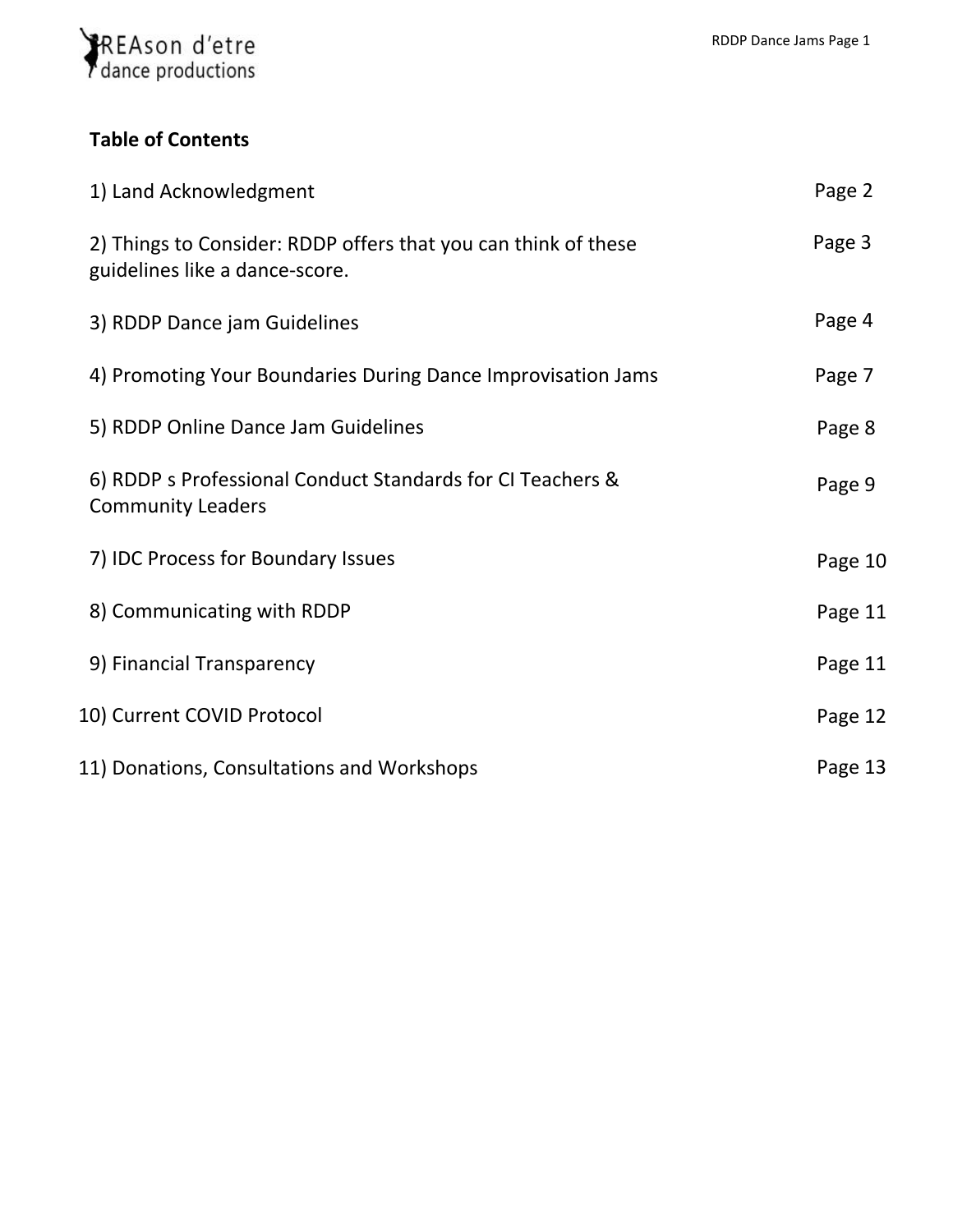## **1) Land Acknowledgment**

RDDP is doing this Land Acknowledgment because the process of reconciliation with Indigenous peoples is important to us. Indigenous peoples have been acknowledging the land before gatherings, ceremonies and events for time immemorial and continue to do them today. RDDP is taking time to reflect and recognize Indigenous lands, treaties and peoples and the genocide, stolen land, forced removal and residential school they have faced.

In Ontario the arrival of Europeans in the 1600s led to several treaties that were both deceitfully negotiated and not honored with the Anishinaabe and the ississaugas of the Credit. These treaties gave the British most of southern Ontario.

In particular in 1787 the Toronto Purchase was negotiated with chiefs of the ississaugas of the Credit resulting in the Crown s acquisition of 250,000 acres. The ississauga of the Credit continued their fight for justice regarding this corrupt deal for 200 years and a settlement with the Canadian Government was just recently reached.

RDDP acknowledges the land RDDP is run from is the traditional territory of many nations including the ississaugas of the Credit, the Anishinaabe, the Chippewa, the Haudenosaunee, and the Wendat peoples and is now home to many diverse First Nations including the Inuit and etis peoples.

RDDP acknowledges the vibrant First Nations communities through Ontario that continue to take care of this land.

RDDP also acknowledge that Toronto is covered by Treaty 13 with the ississaugas of the Credit.

As part of the process of reconciliation RDDP donates 5% of all box-office and workshop,class and jam fees the Native Canadian Centre of Toronto.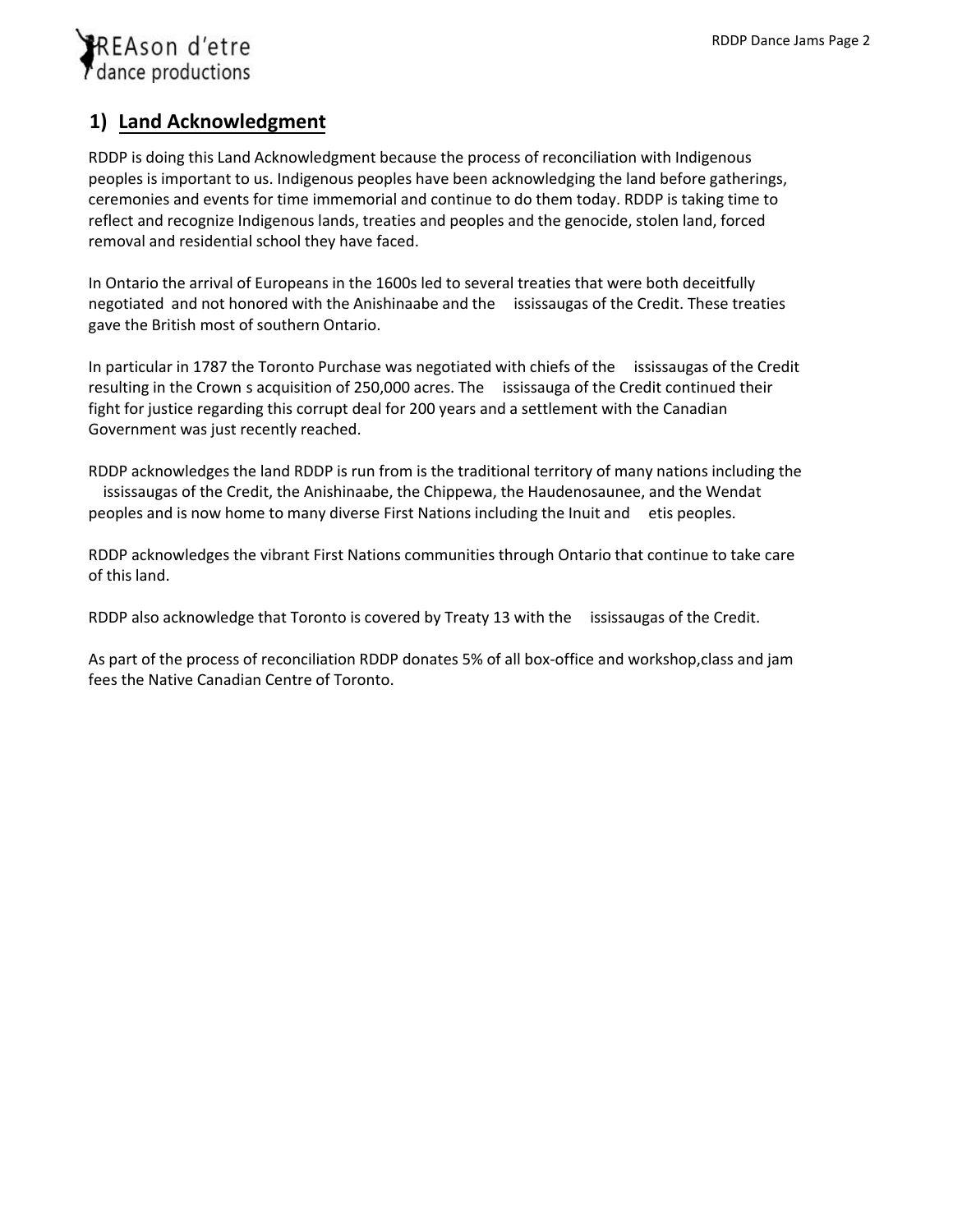

## **2) Things to Consider**

#### **Contact dance improvisation and fusion forms**

REAson d'etre dance productions (RDDP) values diversity in types of contact jams in Toronto and around the world. We feel that diversity benefits the community. For example, contact improvisation is being used to explore a vast array topics or areas including, modern dance, choreography, Psychotherapy, relationships, communication, massage, tango-CI-Fusion, intimacy, sexuality, tantra, Kink, BDSM and polyamory. RDDP believes that exploring different contexts and avenues for contact improvisation expands the range of the form. We also believe that these exciting directions do not override the importance of still having events that solely focus on contact improvisation. RDDP believes the "root" form of contact improvisation is the base from which all else is born from, and as such maintaining space for its practice has value.

### **The importance of knowing what you're heading into – informed consent**

When each contact improvisation event communicates clearly what its mandate is and what will be involved then each of us attending knows what we are consenting to when we enter the space and can make informed choices. When people come to the RDDP Contact Jams they are entering a space where the "root" form of contact improvisation is practiced with the aim to do so within a consent-based culture.

### **Different "recipes" for what enables us creatively**

RDDP believes each dancer requires varying degrees and types of structure to best reach their creative potential and the exact "recipe" for this can change from person to person and even from day to day depending on their life experience, mood or what is going on in their life. For some, a jam with no or few set guidelines best supports their creativity. These types of jams also allow the art of contact dance improvisation itself to lead the way by providing structure that is inherent in the form itself. For others POC or Disability lead spaces are inspiring and help create a sense of ease not found at other jams. For some, guidelines like the ones in this document may be the best holding container within which to bust-out creatively. We are all different and can find or creates jams that suit us.

#### **Every jam has its own mandate and culture and can support these in its own way**

If the RDDP Dance jam guidelines became a prescription for what all of contact improvisation should be, then RDDP believes the contact dance community would lack the choice and diversity that we feel benefits creativity. For example a jam wanting to support consent culture could do so by providing informed-consent, guiding principals, or build capacity for consent through workshops or modeling. Jam Guidelines are just one way to "hold" a jam and there are many other ways to do so. Each jam is a unique culture and will require a system to guide its members that fits its specific values and goals.

RDDP's jam mandate is to create spaces where the "root" form of contact improvisation is practiced within a consent-based culture. RDDP dance jams are "held" through our dance jam guidelines, community training in consent culture and anti-oppression, jam facilitation and short introductory training session that all jam attendees must participate in.

### **RDDP invites you to try on this score**

RDDP offers that you think of these guidelines as a score. That for an hour-and-a-half, once a week, a group of people gather in Toronto and use these guidelines as a holding container, within which to dance. A score for a specific time and place and group of people. A score the supports the focused practice of contact improvisation in a consent-base culture. So, come on in and see if this score suits you. And it might not be for you and that is okay. Go to other jams and events and try out their "score". Find the circumstances that best support your dancing and your creativity.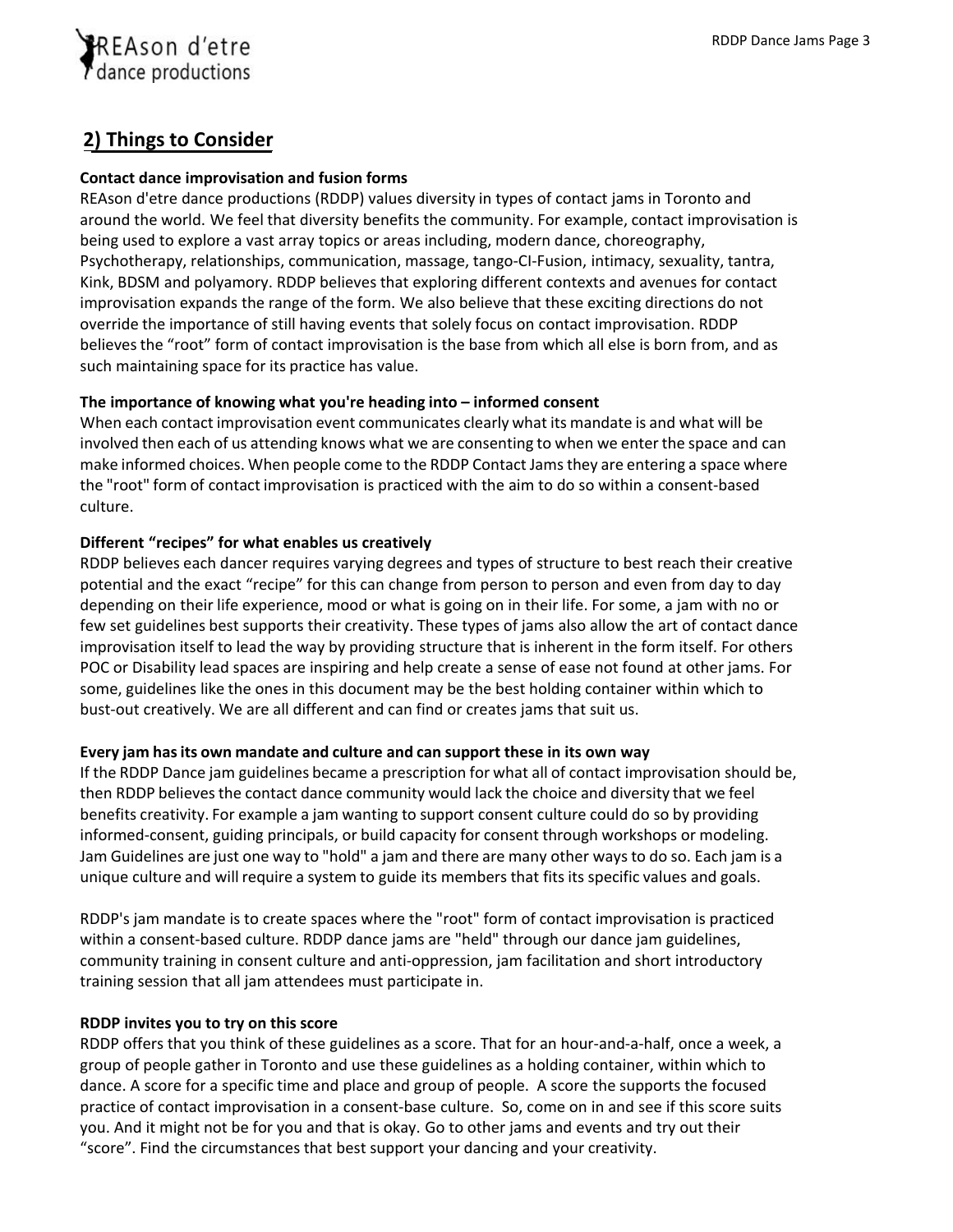## **3) RDDP Dance Jam Guidlines**

### **Informed Consent**

RDDP jams are a place to practice of contact improvisation(CI), a touch-base social dance form. We aim to support a consent-based culture within which to do so*.* Consent culture is a culture in which asking for and seeking consent is normalized and supported. Consent based culture involves following people's "yes" rather then waiting for someone's "no" in all aspects of dancing including lifting, being lifted and the social scene at the jam. The majority of these guidelines are "best practices". We agree to reach for these with the knowledge that it will not be perfect. A few of these guidelines using the phrase "is not tolerated" are hard-lines that we ask you not to cross. CI involves some risk both physically and emotionally. These guidelines seek to provide a base level of safety with the understanding that a certain amount of risk is inherently part of the practice.

### **Dress**

- **No strong perfumes or essential oils** and take regular showers and wear clean clothes.
- **Please limit pet dander on your clothes** in consideration of people with pet allergies.
- **Do not wear jewelry, watches or clothing with buttons**
- **Wear dance clothes that offer a lot of skin coverage and are not slippery** (cotton is great non-slippery fabric)

## **COVID**

- **Be prepared to discuss vaccination status with dance partners who ask.** Legally you have the right to refrain from divulging medical status and if you do so your dance partners may make choices based upon this.
- **Everyone at RDDP jams has the right to their own personal COVID prevention protocol.** Harassing people about or pressuring people out of their personal COVID prevention strategies such has physical distancing or mask wearing etc. is **not tolerated**.
- **All current government of Canada and Ontario COVID protocol will be followed at RDDP Dance Jams.**

## **Types of Touch**

- **Explicit sexuality, which can be a wonderful aspect of life and welcome at sexuality themed dance events is not what we are up to at RDDP Dance Jams.** What is "explicit sexuality"? The RDDP is referring to intentionally touching erogenous zones (i.e. breast and genitals) to stimulate as you dance. In the context of the RDDP Dance jams these areas might receive unintentional "sweep by" touch as part of the rolling-pointof-contact but the RDDP Dance Jams ask you not to linger, purposefully-touch or stimulate erogenous zones.
- **The focus at the RDDP Dance Jams is to move in relationship with others using types of touch that are fundamental to Contact Improvisation: 1) rolling point of contact, 2) using touch to follow & ride momentum 3) giving, taking & sharing weight.** Other forms of touch can come into play provided they are consensual (enthusiastic "yes" is given).
- **During your time at the Jam we want you to focus on lifting using principles of following momentum and become less focused on "muscling" partners into lifts**.
- Accidentally grazing someone, giving a proximity warning touch or merging someone into a dance if they are willing are within the context what occurs at the Jam. **Non-consensual pass-by pokes, hugs, kisses, tickles, caresses, massages or pats is not tolerated.** An example of a non-consensual pass-by touch is coming up to a person from behind (i.e. they can t see you) and tickling their back.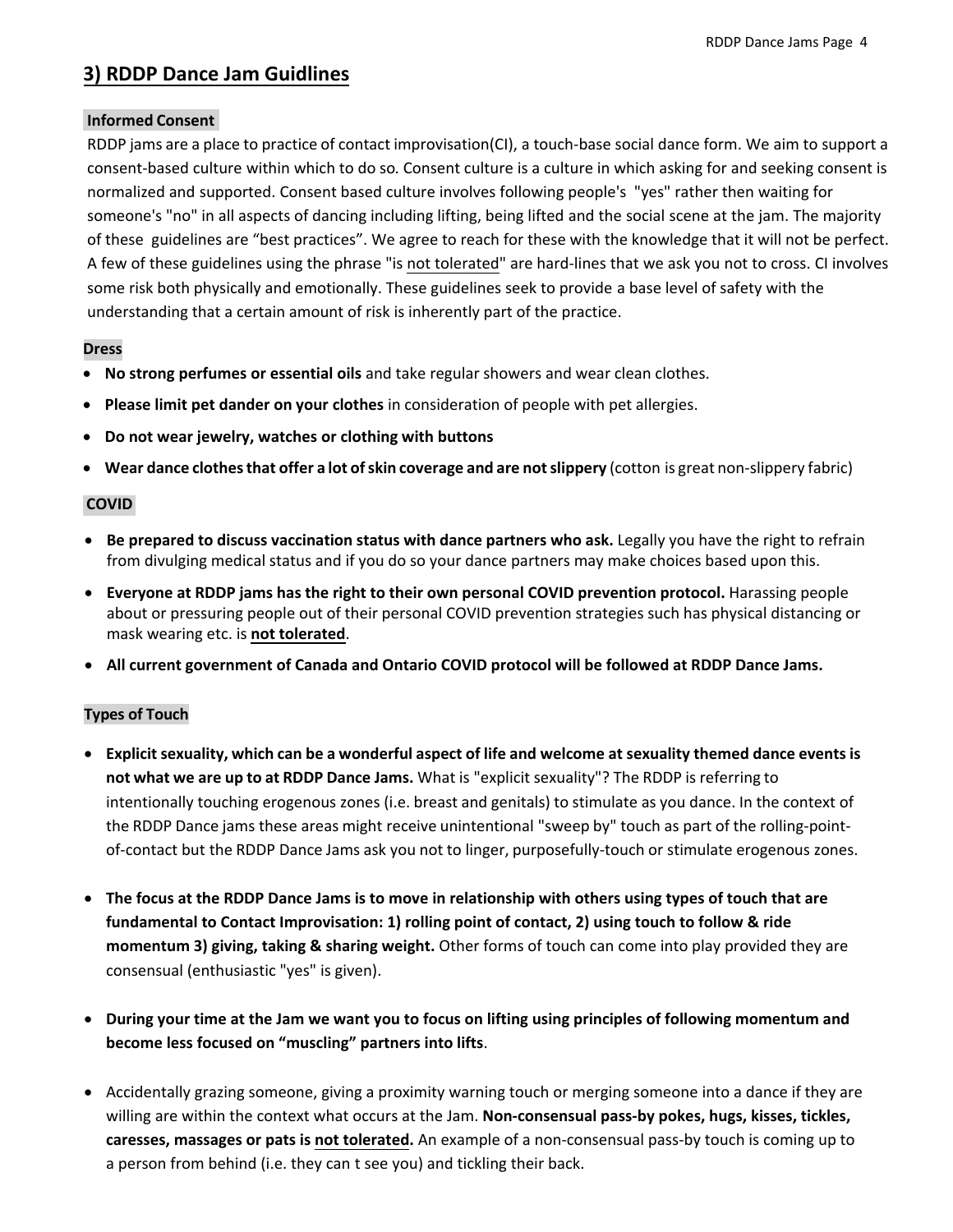## REAson d'etre<br>dance productions

**• The RDDP Contact Dance Improvisation Jams welcome the occurrence of consensual body-work.** This process can be verbal or non-verbal and requires that the person you are offering a massage to sees who you are and give you an enthusiastic "yes".

### **Physical, Psychological and Relational Considerations**

- **In person RDDP Contact Dance Improvisation Jams are a screen-free space (no phone/screen time in studio)**
- **If you come to long moment of stillness, or are receiving body work or are watching the jam we ask that you tuck your self by the wall so that the space for dancing is maximized.**
- **While we understand that connections and conversations occur in the studio, please take louder, more concentrated socializing into the hallway.**
- It is best practice to start dance in a manner that the person can see who you are. Depending on circumstances this might not always be possible as in the case when two couples on the dance floor merge organically into a quartet, but it can be your general aim.
- **Learn how to end a dance and do so whenever you need to.** Hands together and a nod thank-you provides a clear ending.
- **Say "no thank" to any offer to dance without needing to give explanation**
- **pressuring a person into dancing with you is not tolerated.**
- **Moments of teaching are part of what can occur on the dance floor as long it is welcome** (i.e. ask first and only proceed when an enthusiastic "yes" is given).
- **Practice letting go of each dance experience.** No matter how amazing a dance is, see if you can let go of expectations for future dances, or what meaning the dance might have once the dance is over. We offer that relationships that may develop (i.e. you become friends with the person outside of the jam) does so on its own time, free from expectations that a dance may elicit.
- **It is generally not safe to grab or lock another dancer into a position that compromises their mobility** because it limits their choice of movement and their landing gear (feet /hands) may become inaccessible. Having said this, there are partnerships that may explore locks and holds, through a step-by-step process of consent that involves only proceeding when an enthusiastic "yes" is given. Please know that to do this safely requires different combinations of the following: dancers lower themselves to floor level, reduce their speed and amplitude and/or are well know to each other as dance partners.
- **Explorations of different themes such as sensuality, surrendering control, anger, fighting, grief, being contained or locked in, etc. are welcome as long as they are created through a step-by-step verbal or nonverbal consent processthat involves only proceeding when an enthusiastic "yes" is given has been communicated.** If you have had an intense dance with someone and you are unsure of how the process of acquiring consent went, it is a good idea to check-in with them verbally.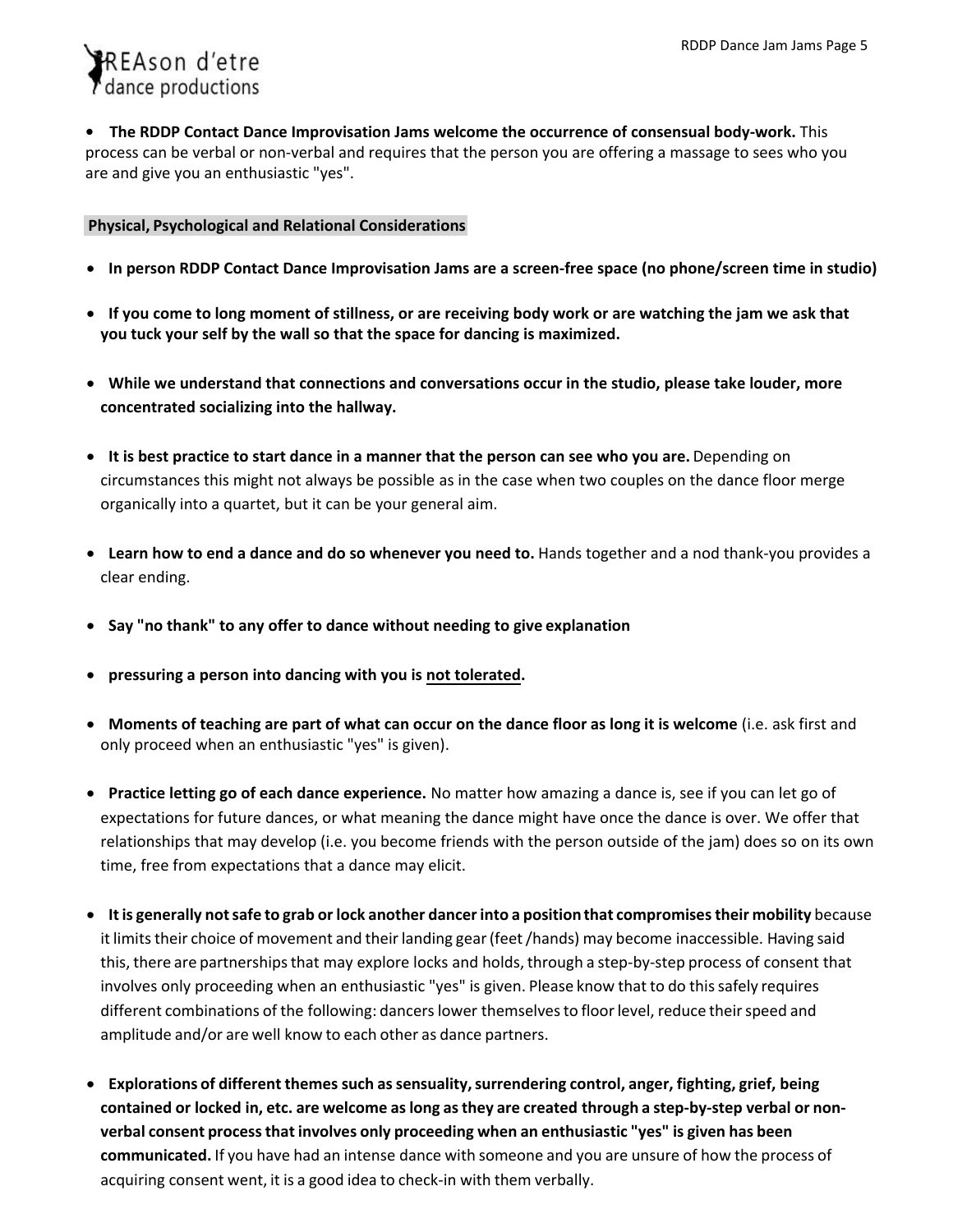- **We are all humans and sometimes you may notice yourself becoming sexually aroused during a dance.** We ask that in these circumstances that you do not pursue this arousal. Just notice it and let is pass. We ask that you do not "fan the flames". Sometimes to not "fan the flames" you may need to step out of a dance.
- **If you attend the Jam with a romantic partner, all the boundary guidelines in this document still apply.** Think of the jam as a *score* in which we follow these guidelines as the container in which to dance.
- **We define a newcomer as someone who has attended less then 12 contact dance jams. When a more experienced dancer dances with a newcomer, we ask that they consider:**

**1)The newcomer might not know how to end a dance. You can briefly show them how and encourage them to do so at any point.**

**2)Keep dances with newcomers relatively short** (not longer than 10 minutes) so that newcomer can dance with other people and acclimatize themselves to jam culture.

**3)**Dances that explore different themes are welcome at the RDDP Dance Jam if both parties consent. A newcomer may not understand how to give consent for these explorations because they do not yet understand the form. Therefore, **when a newcomer is acclimatizing themselves to CI culture, we ask that you limit "diving" into intense themes in a dance**.

**4)**During the time a newcomer is acclimatizing themselves to jam culture, we ask that **you refrain from leading newcomers into aerial lifts** because they may not yet have the skill to say "yes" or "no" to such lifts or to "land" aerial lifts successfully. Aerial lifts are defined in this documents as lifts in which someone's feet are more then three feet off the ground or are not touching the ground for a significant amount of time.

**5)**Do not look at a newcomer and think, "what can I get from them?" Please instead think, **What can I do to support this newcomer's entry into our community**?"

- **We offer that you think of the RDDP Contact Dance Improvisation Jam as a place to dance and not as a place to find a date or sexual partner.** Actively seeking sex partners that might be the norm, welcome and/or enjoyed in other circumstances (such as a bar or singles meet-up) is **not tolerated** at RDDP Jams.
- **Using manipulative techniques to influence or take advantage of people at the RDDP Contact Dance Improvisation Jam is not tolerated.** These technique include taking advantage of power imbalances, targeting vulnerable people, lying, persisting against someone's boundaries, gas-lighting, a mix of compliments/critique and methods of disorientation designed to establish power over someone, working to isolate someone etc.
- **Use of intoxicants to such an extent that you are not in control of your body movements or social considerationsis not tolerated .** Therapeutic use of substances that are medically needed are welcome as long as you can maintain control of your body movements and social considerations.
- **Unwelcome verbal and/or physical aggression or posturing is not tolerated.** Please note there may be partnerships on the dance floor in which dancers, through consensus, decide to explore themes of aggression. This is welcome when these types of dances evolve through a process of consent, building trust and when risk of harm is reduced by using techniques to ensure safety (i.e attuned "listening", possibly slowing down).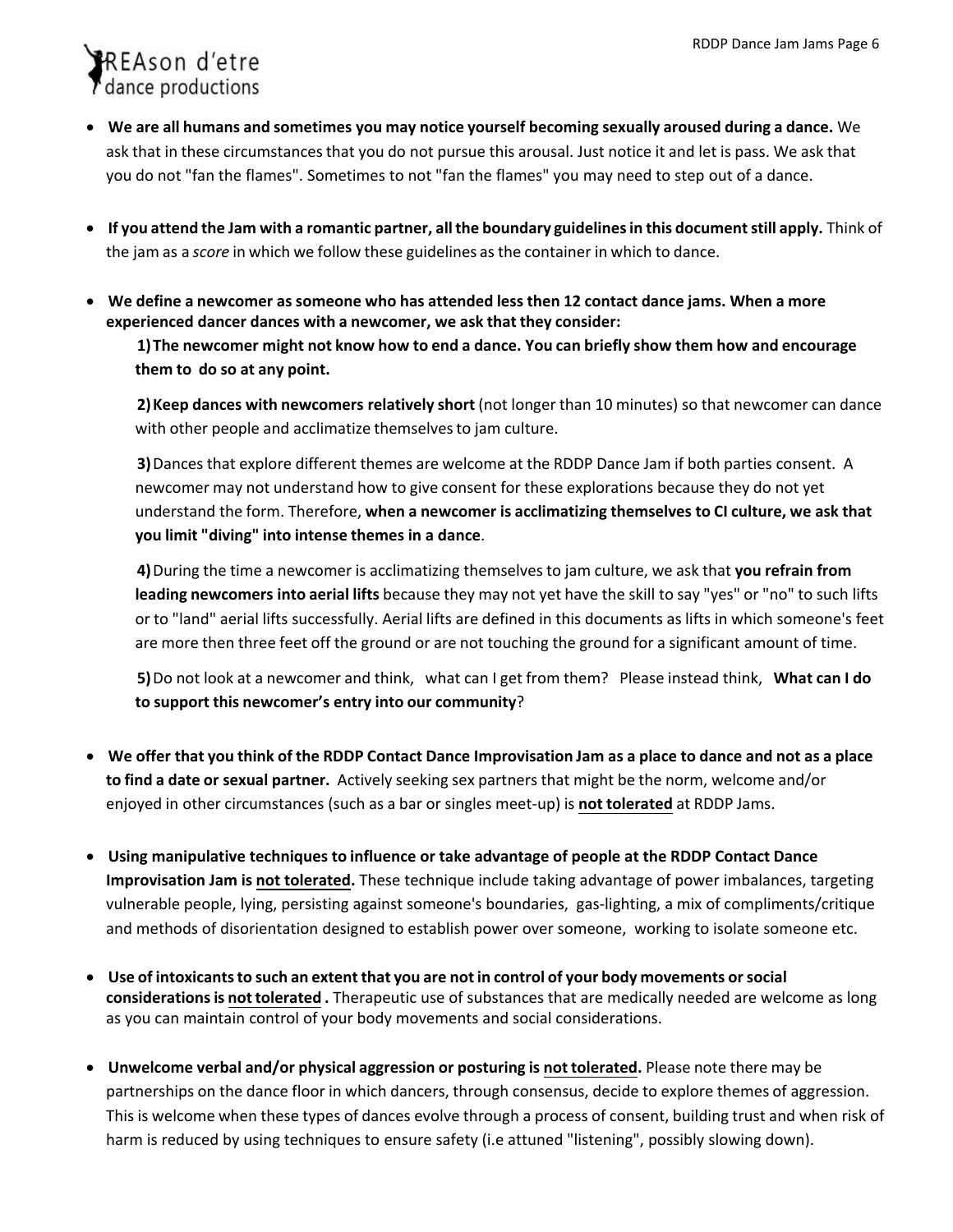

- **Harassment of other participants of the RDDP Contact Dance Improvisation Jam via private email, phone calls or social media is not tolerated.**
- **RDDP strives to protect the right to be free of discrimination, harassment and hate activity, based on race, age, ancestry, citizenship, creed (religion), colour, disability, ethnic origin, family status, gender identity, level of literacy, marital status, place of origin, membership in a union or staff association, political affiliation, race, receipt of public assistance, sex, sexual orientation or any other personal characteristics.** If we have any blind-spots in providing this for jam attendees, please let us know at [board@reasondetre.com.](mailto:board@reasondetre.com)

## **4) Promoting Your Boundaries During Dance Improvisation Jams**

- **You have the right to accept or refuse any dance without giving a reason or apology.** If you are not practiced in saying "no", we suggest you practice frequently until you gain comfort. Please know that no one should ever ask you your reason for saying "no" or try to convince you otherwise.
- **End a dance whenever you want, even if it has only lasted a minute**. Hands together as in prayer. Look at your partner and nod your head and back away. Please know that no one should ever ask you your reason for ending a dance or try to convince you to keep dancing.
- **Learn non-verbal techniques to avoid being lifted in cases when you do not want to be lifted** The "wet spaghetti noodle" that involves reducing muscle tone, so your body is floppy works well. Move to verbal expression or end the dance whenever you need to.
- **Learn non-verbal techniques that let you be in control of how much weight is borne on to you.** Refraining from offering "ledges" or nudging someone back onto their own weight work swell. A ledge is created when you offer a body-part that someone can bear weight upon. Move to verbal expression or end the dance whenever you need to.
- **Learn non-verbal techniques that redirect a dance away from close front-to-front contact in case you find yourself involved in a dance in which you want more space.** Putting your arms in front of you like a barrel or pushing someone away to create more space can work. Move to verbal expression or end the dance whenever you need to.
- **Be cautious of anyone promoting themselves as a teacher or mentor by using tactics that undermine your way of seeing the world or undermine your confidence in yourself and/or your dancing.** Example: After dancing with you a person describes that you lack skills in intimacy and that is why you are struggling with contact dance. They offer to teach you intimacy skills outside the jam. You say "no thank" and they try to convince you this is further sign that you need intimacy training. If interactions like this occur please report it to the RDDP jam facilitator.
- **Speak with Jam Facilitator to learn how to assert your boundaries, or if you have concerns**. See picture of jam facilitator on table as you enter jam. This lets you know who to go speak to.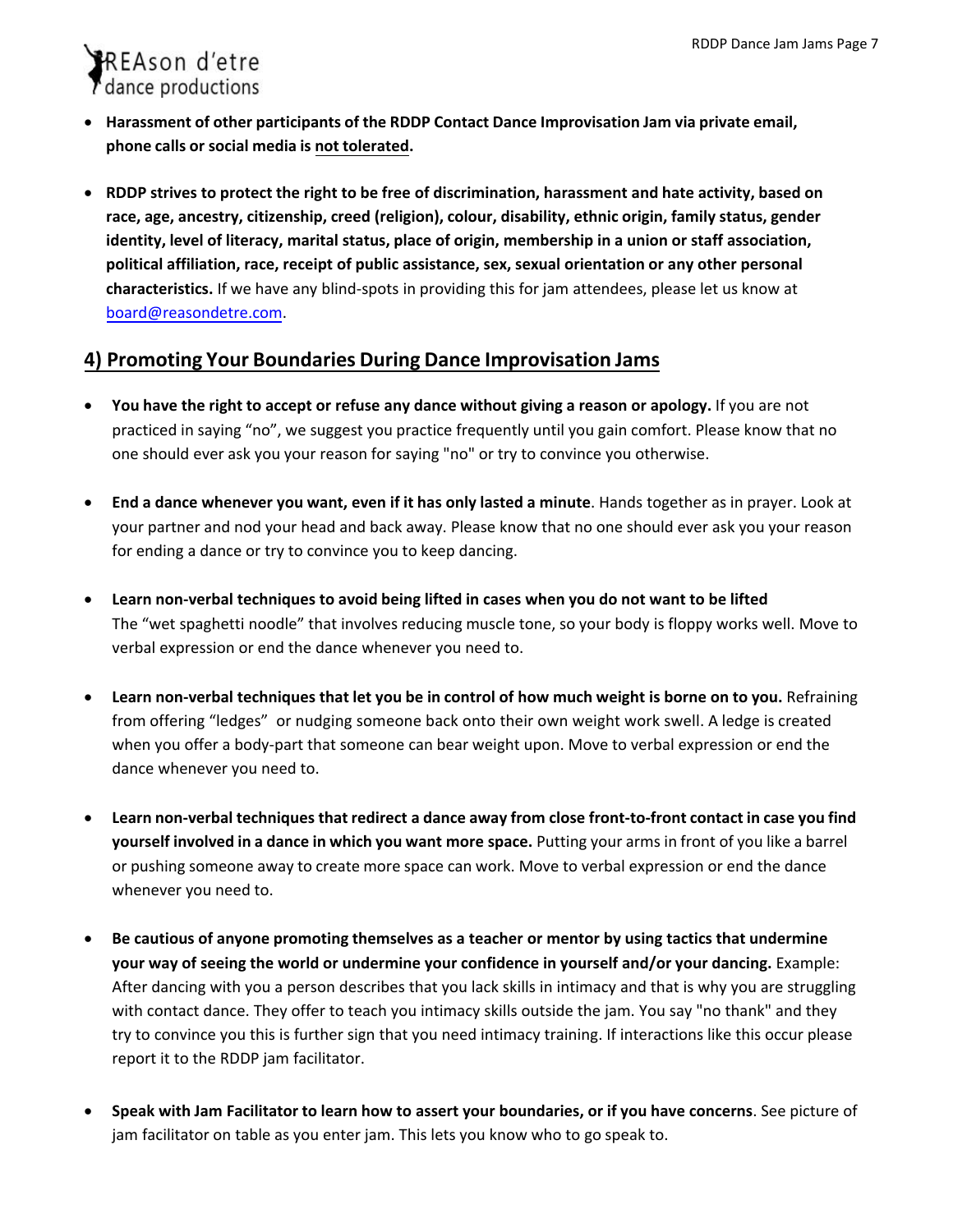## **REAson** d'etre dance productions

## **5) Online Dance Jam Guidelines**

RDDP sometimes produced Online jams. We have added guidelines to address Online jamming. These are an adaption of guidelines co-created for Sunday Jam & RDDP for co-produced jams. Please note RDDP Dance Jam guidelines on the following pages still hold true for on-line jamming. Please read through this entire document.

- All participants agree to listen to ourselves and others, respect ourselves and others, and humanize all people in the Zoom room.
- The Jam Host and Jam Co-Host will be present at every Jam. They will be identified by the title in their Zoom name. If you need support during a jam please send a private message to the Jam Host or Jam Co-Host.
- We ask that Participants have their camera turned on in the initial check-in/introduction time and in the closing circle. During the dance jam, we ask that Participants keep their camera on if possible. When people's cameras are on there is a greater level of transparency of who is present and witnessing the dances . There allows an increased ability to interact with others. However, we understand people experience Zoom fatigue to different degrees and may need to turn off their camera to manage this and they are welcome to do this as part of selfcare during the dance jam. We also recognize that Zoom may turn off your camera automatically if you are experiencing low INTERNET speed. Please know there will always be a certain level of non video participants during the jam.
- All Zoom accounts have access to Pin Video. This is a Zoom feature where anyone in the Zoom room is able to Pin someone else's video to predominantly showcase it.

*Musician:* You can pin the musician performing without needing to ask as they give standing consent for this as a performing musician.

*Other Dancers:* To"Pin" the video of another dancer you need to request permission from them. Mutual pinning can be prearranged or done by requesting consent to in the chat-box during the jam. As well time will be taken at the start of each dance jam to organize pinning. If someone does not respond to a request to be pinned take that as a "no"

- Participants have the right to accept or decline the invitation to share a dance, or to have their video Pinned.
- Some participants enjoy being creative with zoom backgrounds and accessories. For others being creative with these features makes zoom dance-jaming tolerable for them. For others, witnessing the use of these zoomfeatures can be painfully overstimulating. To balance these competing access needs we ask that zoom backgrounds and accessories be used only in the last half of each dance jam. We also encourage those experiencing to much visual stimulation to pin the musician so that the impact of "busy" screens can be reduced.
- Participants can use the chat feature to support what is happening in the Zoom room in addition to invitations to dance or Pin Videos.
- Participants need to stay muted during the live music, as there is a slight delay in the stream. The Jam Host may mute you when the live stream is occurring.
- Participants can accept or decline invitations to breakout rooms and are welcome to stay in the main Zoom room.
- Participants can participate muted or un-muted during Social Time. The Jam Host will never mute anyone during Social Time and will instead ask you to mute yourself if you have a lot of background noise in your space.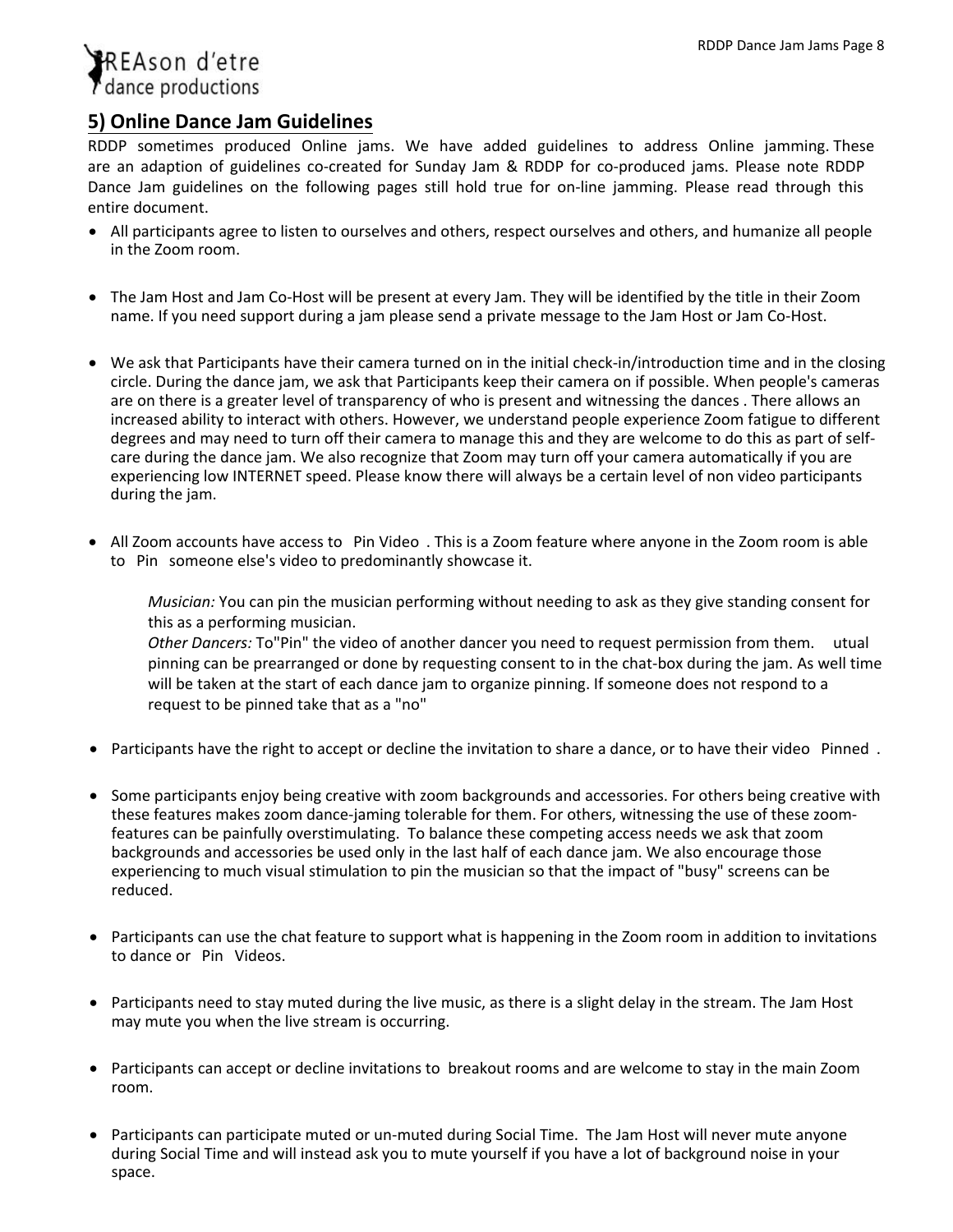## REAson d'etre<br>dance productions

## **6) RDDP's Professional Conduct Standards for CI Teachers & Community Leaders**

REAson d'etre dance productions (RDDP) strives to work with contact dance educators and community leaders who have the intention to reach for these standards of practice:

- **1) CI educators value and care for students and act in their best interest.**
- **2) CI educators have a broad knowledge base and understand what they teach.**
- **3) CI educators are community role models who act honestly.**
- **4) CI educators engage in learning throughout their teaching career.**
- **5) CI educators work to create a supportive atmosphere with other CI teachers and the community when possible.**
- **6) CI educators advertise for, and solicit students, in an honest manner.**
- **7) CI educators take time to educate themselves about social justice issues** such as racism, sexism, neuro- diversity, able-ism, sexual identity, gender identity etc. to better understand the role they place in systemic power imbalance issues that affect their teaching and facilitation.
- **8) CI educators understand that the relationship between teacher and student has a power imbalance and act with according responsibility.** When romantic relationships or friendships occur within the teacher/student power imbalance, there is a risk that the person with less power may feel a reduced ability to enforce boundaries. The lines that separate what is okay from what is not okay can become blurry. The student may sometimes find it hard to even figure what feels right for them. Thus, relationships with power imbalances have a greater risk of leading to hurt and even abuse. When the teacher is in a position of position of privilege in society the teacher/student power imbalance can be exasperated. CI educators are asked to be aware of these risks and proceed with caution when engaging with students.
- **9) When gathering feedback from students, it is best practice to include anonymous feedback methods.** This is recommended because the power imbalance between teacher and student can make it challenging for the student to give honest feedback when asked directly by the teacher.
- **10) CI educators educate themselves about manipulation techniques**such as taking advantage of power imbalances, targeting vulnerable people, lying, persisting against someone's boundaries, gas-lighting, a mix of compliments/critique and methods of disorientation designed to establish power over someone, working to isolate someone etc. so that they can avoid these behaviors and spot those actively engaging in them in the community.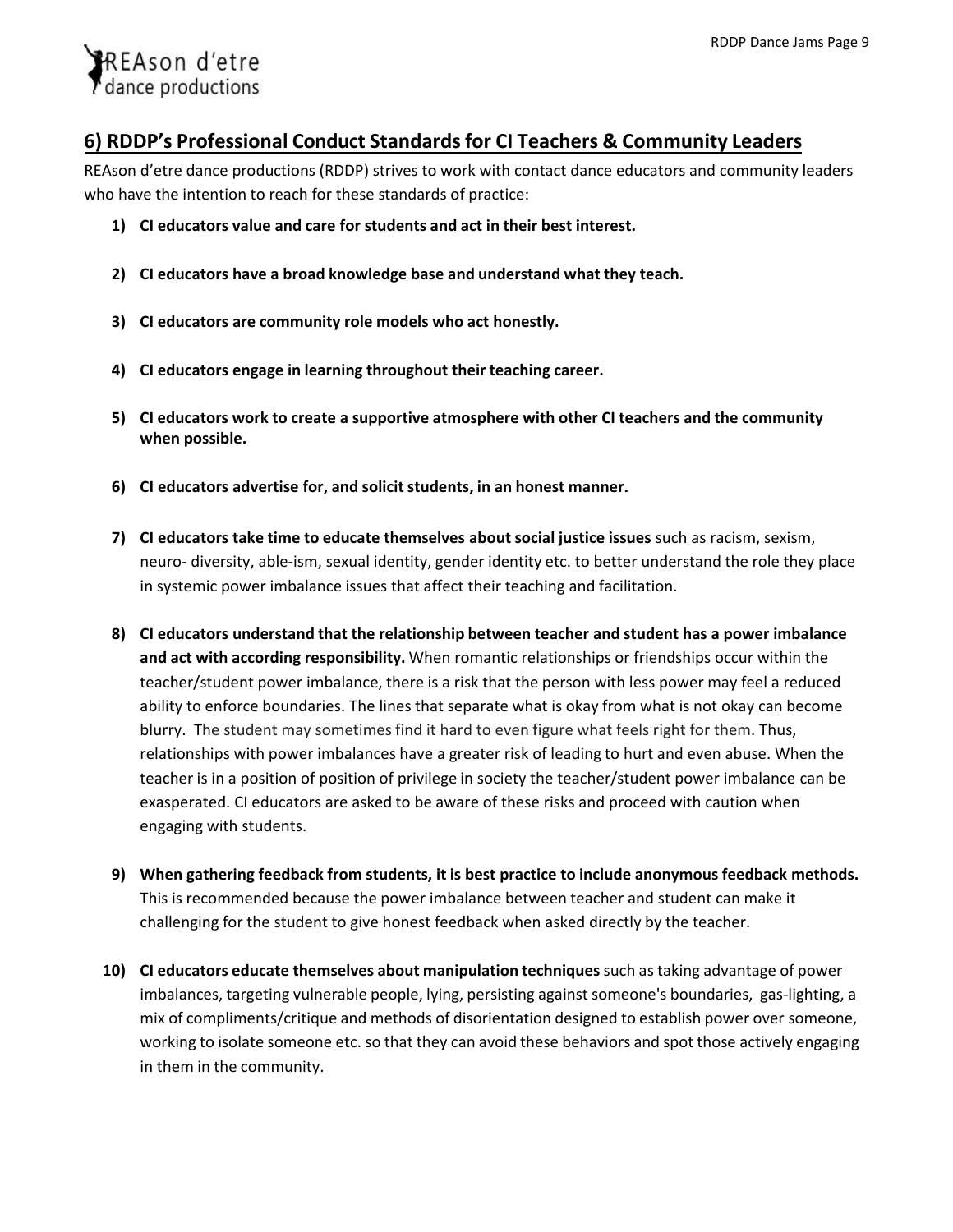## REAson d'etre dance productions **7) IDC Process for Boundary Issues**

**Who oversees boundary issues?** The Inclusive and Diversity Committee (IDC) oversees boundary issues. The IDC is a volunteer committee whose supports inclusivity in RDDP events. Since boundary issue can exclude people from attending dance jams it is IDC 's job to oversee boundary concerns. IDC organizes process groups to over see boundary issues. Process groups are made up of a mix of IDC Committee members and CI community members. Those involved must not be in close relationship with the person in question and not be directly triggered by the issues at hand.

### **What might trigger the response protocol?**

Witnessing behaviors that contravene the RDDP Dance Jam guidelines. This could include experiencing or witnessing behaviors such as unwanted manipulative, aggressive, non-consensual sentual touch, or sexual touch. Another example would be experiencing or witnessing acts of racist, sexist, homophobic, ablism, transphobica as well as other isms.

### **Initial Phase is Gathering Info and Getting Situated.**

IDC situates gather info by talking with people. In this phase sometimes things are worked outsimply and/or quickly when satisfactory agreements form about expectations and then a formal *Respecting Boundaries Discussion* may not be needed.

### **Move to a Formal Respecting Boundaries Discussion.**

**What is the aim?** The Respecting Boundaries Discussion is a process that seeks to educate those who are crossing RDDP-DJ guidelines. The aim is to reduce chance of boundary accidents or violations in the future and to keep the person in question integrated in the RDDP community.

**What is it not?** It is not conflict resolution process involving two people who are not getting along, nor a restorative justice between a victim and perpetrator. While RDDP highly values these processes, it is not within our scope to oversee these activities. Respecting Boundaries Discussion is not about a person in relation to another person but is instead about a person in relation to their behavior, specific behaviors that are contravening the RDDP Guidelines.

### **What is the process?**

*Step one:* Using the RDDP Boundary Guidelines as a guide, IDC figures out which specific boundaries may have been crossed and then pulls together a team to oversee a discussion.

*Step two:* The person who crossed boundaries is invited into a discussion which involves:

- pre-notification about steps involved including the level of confidentiality provided and its limits.
- Telling person they can bring support person to meetings
- Telling the person which RDDP boundaries have been allegedly crossed.
- Creating a plan together that both prioritizes the needs of those that have been hurt, protects the community and supports the person in respecting RDDP Guidelines going forwards.

• Coming to an agreement about whether discussion will remain confidential or whether an individual, other jams, or the Toronto CI community should be informed of the results. If all agree to share information, then a statement will be written and agreed upon by all in the meeting that will used to communicate the result of the discussion.

• As with all IDC meetings minutes will be taken in which names are not recorded.

**Please note there are limits to confidentiality**: If there is deemed to be a risk of harm to self or others info may be shared with other jams or professionals without the person involved in the boundary discussion having input.

**Banning a member**. In cases where RDDP, in counsel with IDC determines, using reasonable judgment, that there is an immediate danger to the community or that the Respecting Boundaries Discussion team is not able to complete the above steps, they may start with or move to a ban.

**Appeal**. A person banned may appeal ban when a minimum of one year has passed.

**Restorative Justice/Conflict Resolution.** RDDP understands the above process may prevent repeat violations or work to protect the community, but it may not provide healing of past situations. In situations where those harmed would like to enter a restorative justice or conflict resolution process, RDDP offers to find experts to oversee such processes.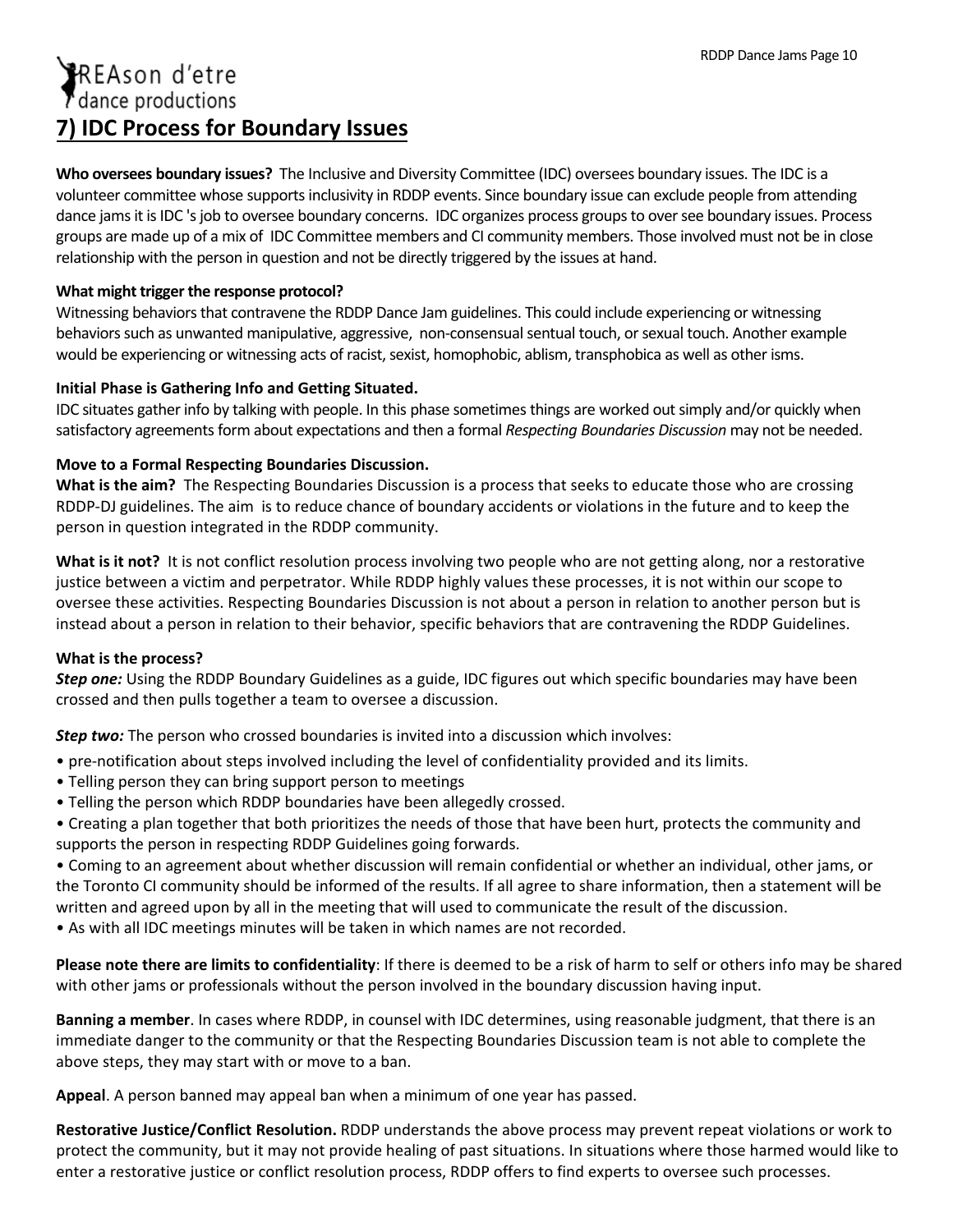## REAson d'etre<br>dance productions

## **8) Communicating with REAson d'etre dance productions**

The RDDP Dance Jams are produced by REAson d'etre dance productions (RDDP), a registered charity. RDDP is run by a volunteer board of directors. Kathleen Rea is the founder of the RDDP but she answers to the board. This leaves you several avenues to communicate with RDDPP. They are:

- **Approach a RDDP dance jam facilitator** (See name and picture at front desk of jam on in the case of Online jamming the person who is the host of the Zoom room)
- **[Email Kathleen Rea the director of RDDP](mailto:RDDPkathleen.rea@reasondetre.com%E2%80%A2Email)** [kathleen.rea@reasondetre.com](mailto:RDDPkathleen.rea@reasondetre.com%E2%80%A2Email)
- **[Email RDD](mailto:RDDPkathleen.rea@reasondetre.com%E2%80%A2Email)P board of directors** at [board@reasondetre.com.](mailto:board@reasondetre.com) See: [https://reasondetre.com/mandateBD.html](http://www.reasondetre.com/mandateBD.html) for current board list. Emails sent to this address go directly to the board and Kathleen Rea does not receive the email.
- **Email the RDDP's [Inclusive and Diversity C](mailto:atIDC@reasondetre.com)ommittee (IDC)** at IDC[@reasondetre.com.](mailto:including@reasondetre.com) S See: [https://reasondetre](mailto:atIDC@reasondetre.com)[.com/mandateIDC.html](http://www.reasondetre.com/mandateIDC.html) for current list.
- **Online suggestion box** See our Online suggestion box which can be used anonymously or by giving your email address. [https://ansr.me/Z0iLK](https://ansr.me/Z0iLK%E2%80%A2)

## **9) &ŝŶĂŶĐŝĂůdƌĂŶƐƉĂƌĞŶĐLJ**

 $R$ ) h is  $\sum_{\alpha}$  and as such our year-end is public record. We however want to supply the community with more detail and an expanded archive then the public record supplies. We have therefore have made our financial records since 201714 available with more details than the public record has at:

• [https://reasondetre.com/mandateF.html](http://www.reasondetre.com/mandateF.html)

Please note we started making a donation of 5% of RDDP box-office and class/jam fees to the Native Canadian Centre of Toronto in the 2019/2021f fiscal year. We will therefore have notes about the amount of the donation each year in our profit and loss statement that we post going forwards. We are doing this so we can be held accountable to our commitment to this yearly donation.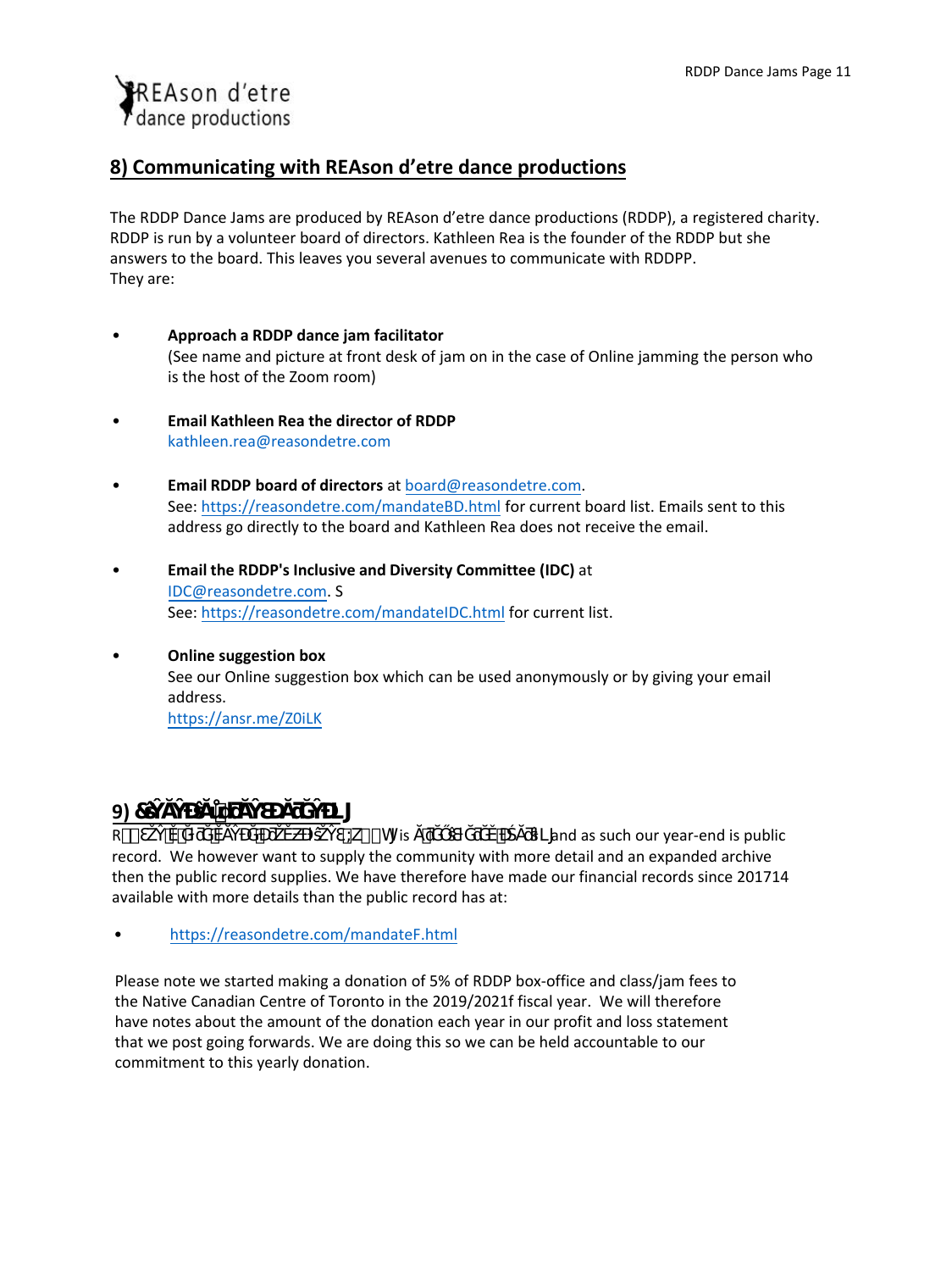## **10) RDDP Current COVID Protocol**

### **Vaccine Certificates**

If the Government of Ontario require us to check Vaccine certificate then we will and only those that have update Vaccination status are allowed to attend the Toronto Tuesday Dance Jam. If the Government of Ontario does not require us to check vaccination certificates then will will not check upon entrance.

### **Rapid Testing**

We supply rapid testing at entrance when COVID is surging or recovering from a surge and also subject to availability.

### **Masks**

[At the moment all are required to wear masks](mailto:RDDPkathleen.rea@reasondetre.com%E2%80%A2Email)

Please note participants can take a mask break when they need by going for a walk around the block and then returning. Unmasked attendees must not take mask breaks at the entrance to the building. Unmasked attendees must not congregate at the entrance to the building.

### **Capacity limits**

There [are currently no capacity limits](mailto:atIDC@reasondetre.com)

### **Reporting COVID Cases and Point of Spread**

If someone in our group reports having COVID and having attended a jam within the last five days we will let all attendees know without giving out the person's name.

#### **Pre-Screening Questions**

[Everyone will be screened with t](https://ansr.me/Z0iLK%E2%80%A2)hese questions on the Eventzilla registration event info page

https://events.eventzilla.net/e/toronto-tuesday-evening-contact-dance-jam-2138801173? resp=on&dateid=2138310980